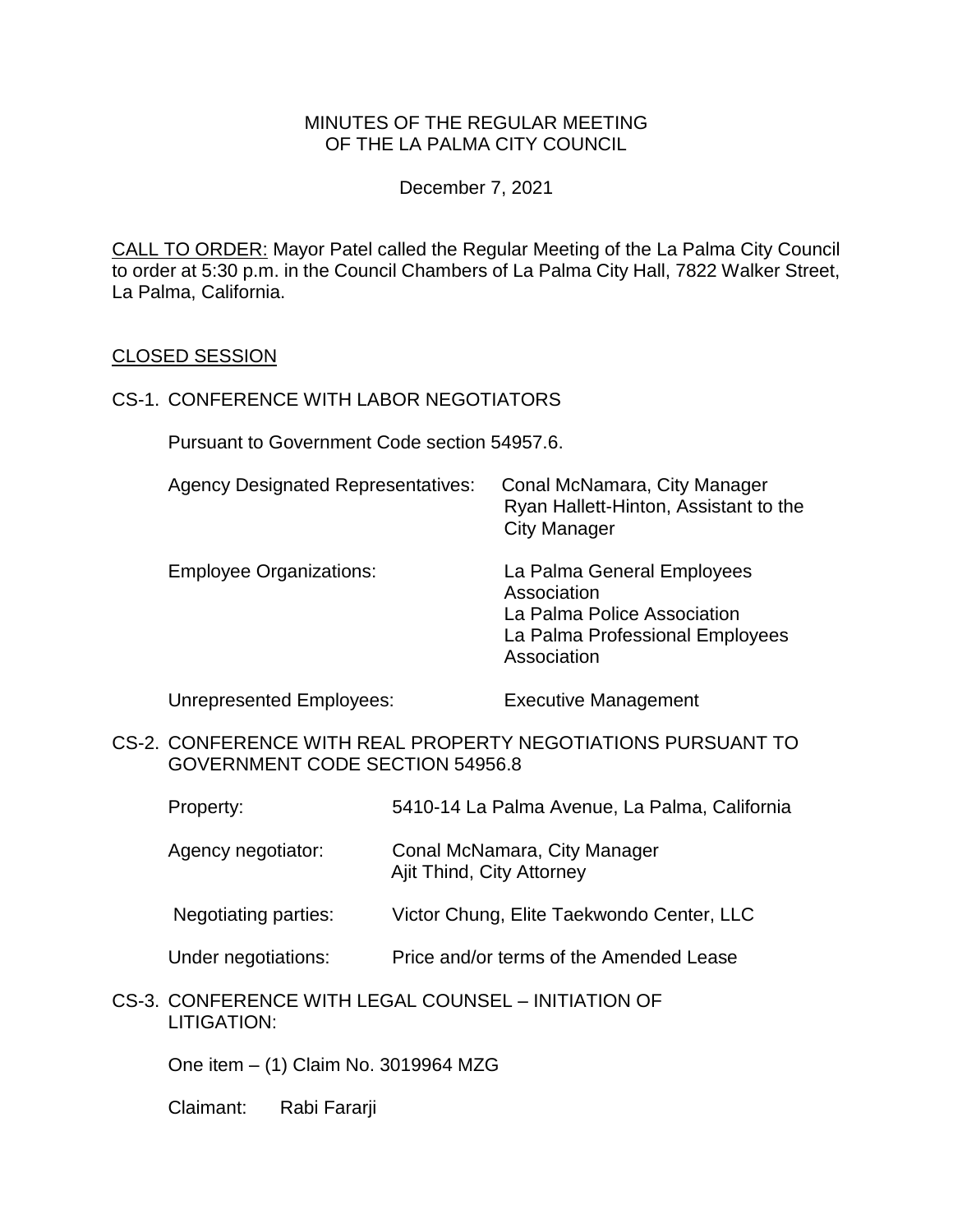Mayor Patel recessed to Closed Session at 5:33 p.m.

Mayor Patel recessed Closed Session at 6:02 p.m.

Mayor Patel reconvened the City Council in Open Session at 6:30 p.m. and asked for a report.

City Attorney Thind announced that there were no reportable actions out of Closed Session.

| PLEDGE OF ALLEGIANCE:    | Council Member Goodman                                                                                                                                                                                                                                   |
|--------------------------|----------------------------------------------------------------------------------------------------------------------------------------------------------------------------------------------------------------------------------------------------------|
| <b>INVOCATION:</b>       | Pastor Matthew Agosto, City Church                                                                                                                                                                                                                       |
| ROLL CALL:               | <b>Council and Commission Members</b>                                                                                                                                                                                                                    |
| Council Members present: | Council Member Baker, Council Member Goodman,<br>Mayor Patel, Mayor Pro Tem Steggell, and Council<br>Member Waldman                                                                                                                                      |
| Council Members absent:  | <b>None</b>                                                                                                                                                                                                                                              |
| City Officials present:  | Conal McNamara, City Manager<br>Ajit Thind, City Attorney<br>Mike Belknap, Community Services Director<br>Ryan Hallett-Hinton, Assistant to the City Manager<br>Scott Hutter, Planning Manager<br>Terry Kim, Police Chief<br>Kimberly Kenney, City Clerk |

### PI-1. [City Council Reorganization](https://lapalma.granicus.com/MediaPlayer.php?view_id=&clip_id=1274&meta_id=171471)

a) [The City Council conducted its annual reorganization by selecting the](https://lapalma.granicus.com/MediaPlayer.php?view_id=&clip_id=1274&meta_id=171472)  [positions of Mayor and Mayor Pro Tem.](https://lapalma.granicus.com/MediaPlayer.php?view_id=&clip_id=1274&meta_id=171472)

Mayor Patel opened up the floor to nominations for Mayor.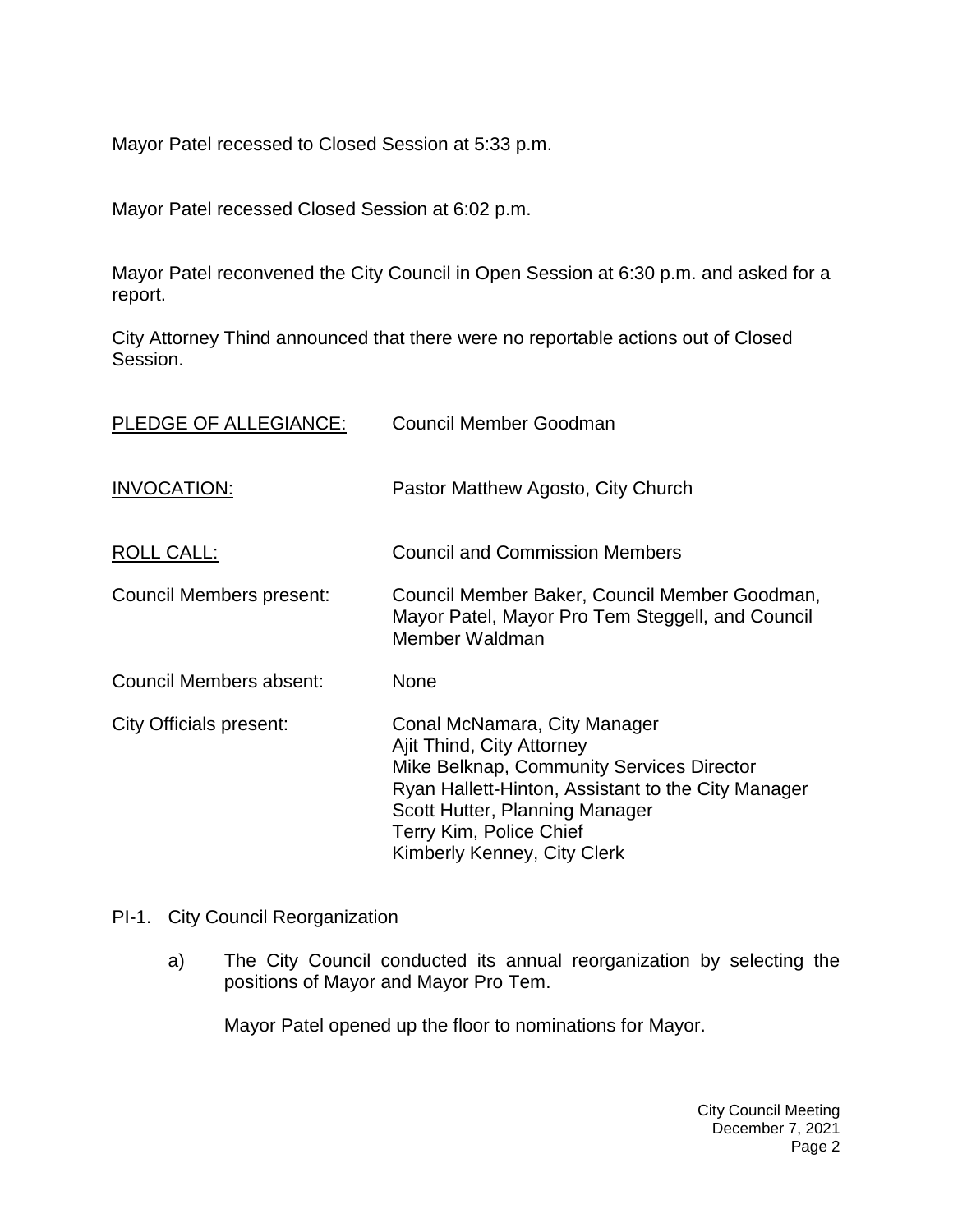Council Member Waldman made a motion to nominate Mayor Pro Tem Michele Steggell for Mayor.

The motion was seconded by Council Member Goodman and carried on the following vote:

- AYES: Council Member Baker, Council Member Goodman, Mayor Patel, Mayor Pro Tem Steggell, and Council Member Waldman
- NOES: None

Mayor Steggell thanked her colleagues and the City for the opportunity and announced that she looks forward to serving the City in this capacity.

Mayor Steggell opened up the floor to nominations for Mayor Pro Tem.

Council Member Goodman made a motion to nominate Council Member Debbie Baker for Mayor Pro Tem.

The motion was seconded by Council Member Waldman and carried on the following vote:

- AYES: Council Member Baker, Council Member Goodman, Council Member Patel, Mayor Steggell, and Council Member Waldman
- NOES: None
- b) [Make a presentation to outgoing Mayor Nitesh Patel](https://lapalma.granicus.com/MediaPlayer.php?view_id=&clip_id=1274&meta_id=171473)

Mayor Steggell presented a plaque to former Mayor Patel in recognition of his dedicated service to the City of La Palma.

Outgoing Mayor Patel thanked his City Council Colleagues, City Staff, and his Family for their support during his term as Mayor.

Joe Pak, representing Assemblywoman Sharon Quirk-Silva, presented outgoing Mayor Patel with a Certificate in recognition of his dedicated service to La Palma.

### [PRESENTATIONS](https://lapalma.granicus.com/MediaPlayer.php?view_id=&clip_id=1274&meta_id=171474)

1. [Tony Cardenas, Public Affairs Regional Manager for Cal Cities, gave a](https://lapalma.granicus.com/MediaPlayer.php?view_id=&clip_id=1274&meta_id=171475) legislative [update and congratulated Mayor Steggell on her appointment.](https://lapalma.granicus.com/MediaPlayer.php?view_id=&clip_id=1274&meta_id=171475)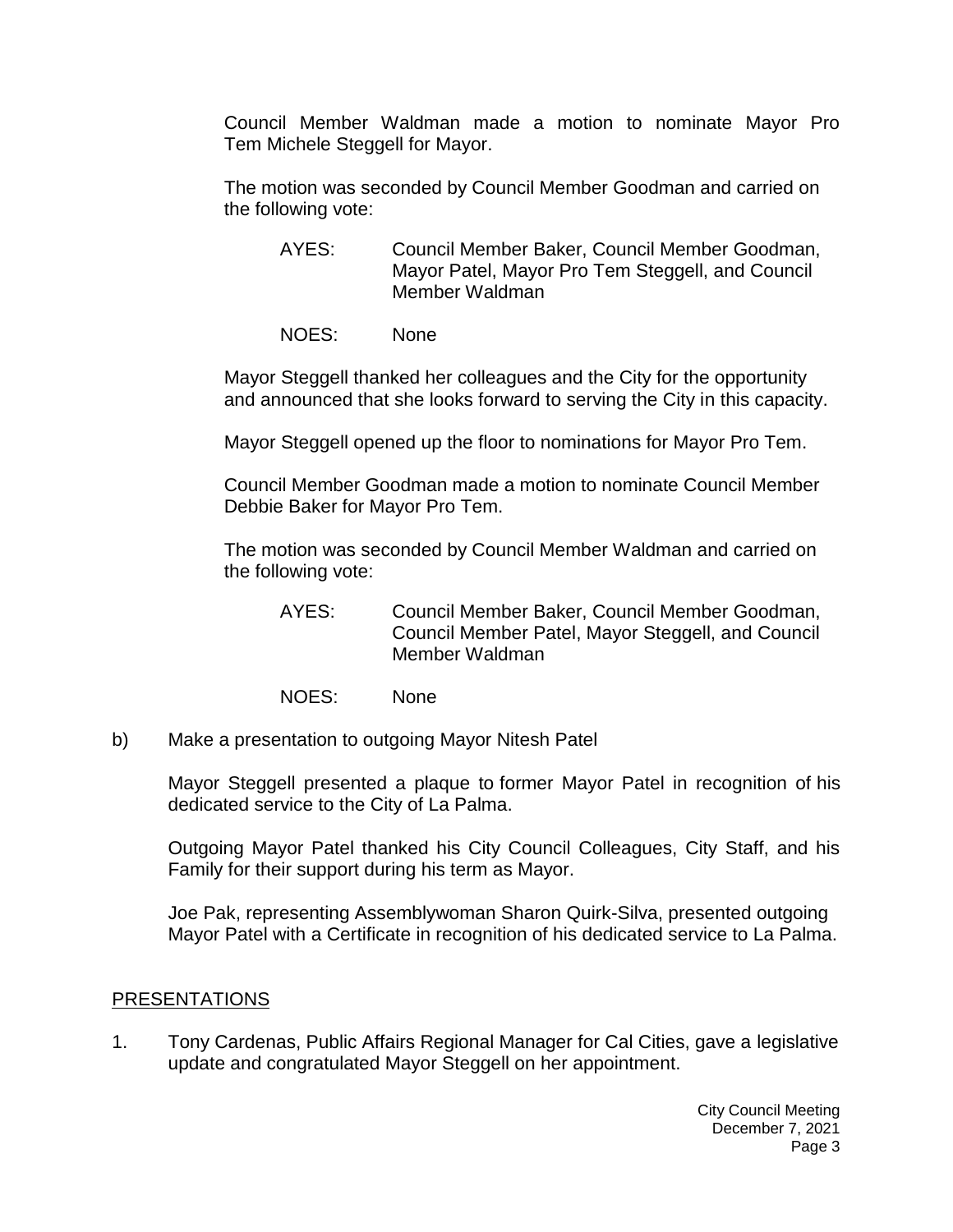# [ORAL COMMUNICATIONS](https://lapalma.granicus.com/MediaPlayer.php?view_id=&clip_id=1274&meta_id=171476)

Mr. Stefanos, a La Palma resident, addressed the City Council regarding his opposition to the pavement condition on his cul-de-sac.

### [RECESS THE CITY COUNCIL AND CONVENE AS THE CITY OF LA PALMA AS](https://lapalma.granicus.com/MediaPlayer.php?view_id=&clip_id=1274&meta_id=171477)  [SUCCESSOR AGENCY TO THE DISSOLVED COMMUNITY DEVELOPMENT](https://lapalma.granicus.com/MediaPlayer.php?view_id=&clip_id=1274&meta_id=171477)  [COMMISSION AT 6:58 P.M.](https://lapalma.granicus.com/MediaPlayer.php?view_id=&clip_id=1274&meta_id=171477)

[City Clerk Kenney stated, "The City Council will now recess and convene as the](https://lapalma.granicus.com/MediaPlayer.php?view_id=&clip_id=1274&meta_id=171478)  [Successor Agency to the Dissolved Community Development Commission of the City of](https://lapalma.granicus.com/MediaPlayer.php?view_id=&clip_id=1274&meta_id=171478)  La Palma. [Members of the La Palma City Council receive no compensation or stipend](https://lapalma.granicus.com/MediaPlayer.php?view_id=&clip_id=1274&meta_id=171478)  [as a result of convening or participating in either the Successor Agency or otherwise as](https://lapalma.granicus.com/MediaPlayer.php?view_id=&clip_id=1274&meta_id=171478)  [serving as members of the Successor Agency."](https://lapalma.granicus.com/MediaPlayer.php?view_id=&clip_id=1274&meta_id=171478)

### CONSENT CALENDAR

A. Approval of Successor Agency Minutes

Minutes of the November 2, 2021, Regular Meeting of the Successor Agency.

Council Member Waldman made a motion to approve Consent Calendar Item A.

The motion was seconded by Council Member Goodman and carried on the following vote:

- AYES: Mayor Pro Tem Baker, Council Member Goodman, Council Member Patel, Mayor Steggell, and Council Member Waldman
- NOES: None

#### PUBLIC HEARINGS

None Scheduled.

### REGULAR ITEMS

None Scheduled.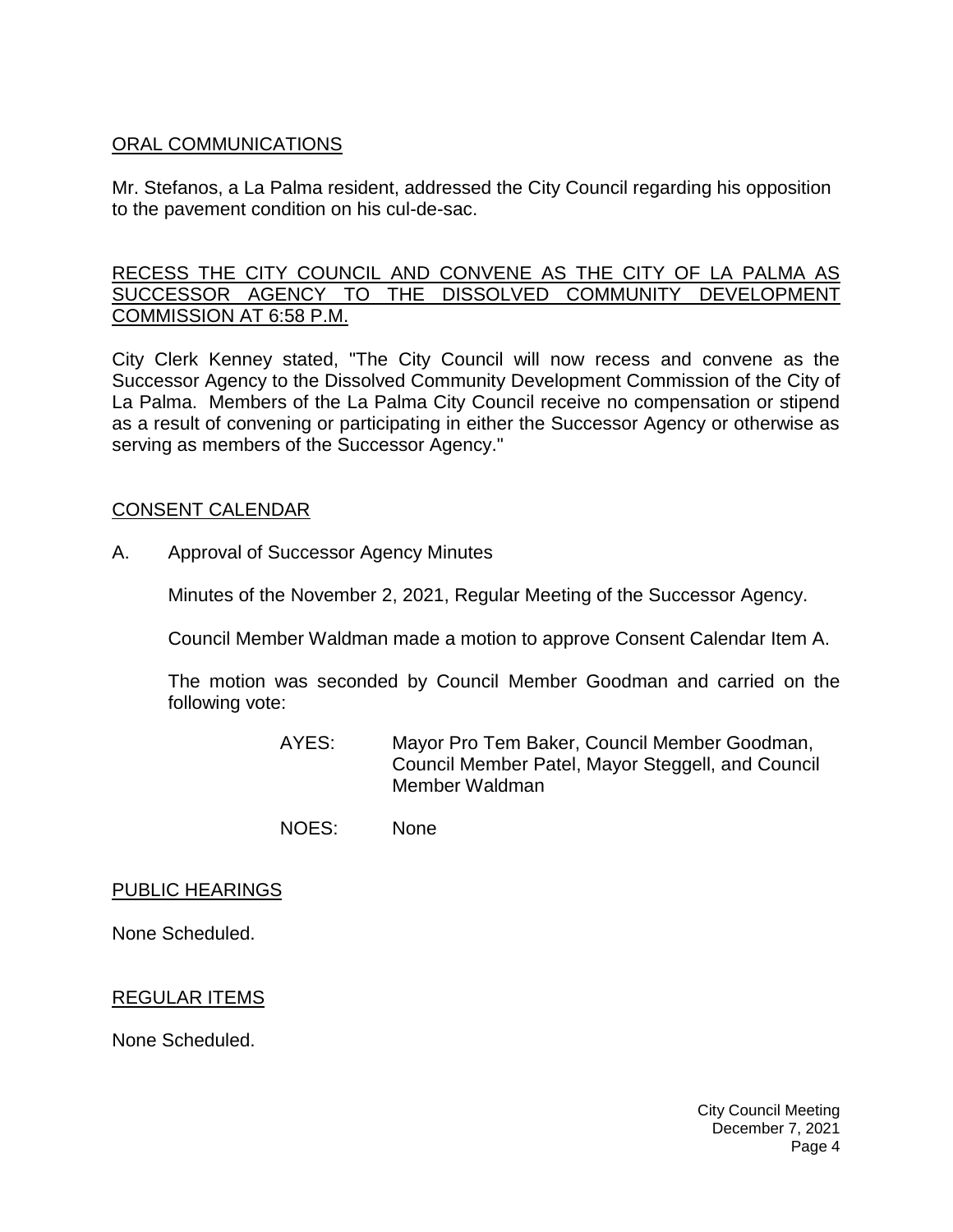### [ADJOURN THE CITY OF LA PALMA AS SUCCESSOR AGENCY TO THE DISSOLVED](https://lapalma.granicus.com/MediaPlayer.php?view_id=&clip_id=1274&meta_id=171483)  [COMMUNITY DEVELOPMENT COMMISSION AND RECONVENE AS THE CITY](https://lapalma.granicus.com/MediaPlayer.php?view_id=&clip_id=1274&meta_id=171483)  [COUNCIL AT 6:59 P.M.](https://lapalma.granicus.com/MediaPlayer.php?view_id=&clip_id=1274&meta_id=171483)

# [CONSENT CALENDAR](https://lapalma.granicus.com/MediaPlayer.php?view_id=&clip_id=1274&meta_id=171485)

1. Waive the Reading of All Ordinances

Waive the reading of all Ordinances in their entirety and read by title only.

2. Approval of Council Minutes

Minutes of the November 2, 2021, Regular Meeting of the City Council.

3. Approval of Register of Demands

Resolution No. 2021-36 approving the Registers of Demands for November 16, 2021, and December 7, 2021.

4. Second Reading and Adoption of an Ordinance Amending City Zoning Code (Chapter 44 of the La Palma Municipal Code) Section's 44-391 to 44-402, 44-874 to 44-877, 44-487 and 44-909 Pertaining to the Regulation of Signs and **Signboards** 

Order the second reading and adopt Ordinance 2021-03 of the City of La Palma amending City Zoning Code (Chapter 44 of the La Palma Municipal Code) Section's 44-391 to 44-402, 44-874-44-877, 44-487 and 44-909 pertaining to the regulation of signs and signboards.

- 5. General Plan, Housing Element, and Housing Successor Annual Progress Reports
	- a) Receive and file the 2021 General Plan Annual Progress Report, 2021 Housing Element Annual Progress Report, and the Fiscal Year 2020-21 Housing Successor Annual Report; and,
	- b) Direct the Community Development Department to:
		- 1) Transmit the 2021 General Plan Annual Progress Report to the Governor's Office of Planning and Research (OPR) and the California State Department of Housing and Community Development (HCD); and,
		- 2) Transmit the 2021 Housing Element Annual Progress Report via emails to the Governor's Office of Planning and Research (OPR) and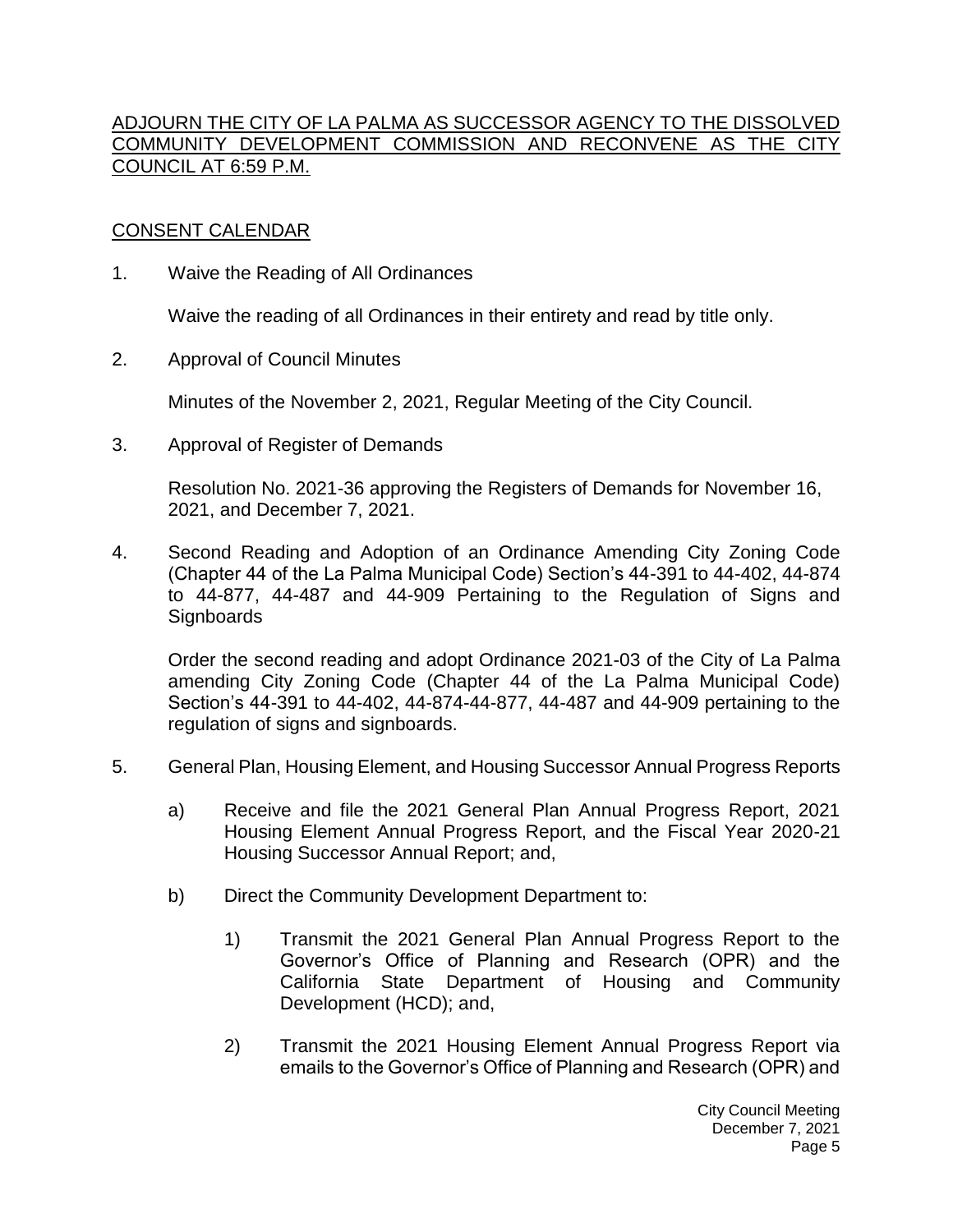the California State Department of Housing and Community Development (HCD); and,

- 3) Transmit the Fiscal Year 2020-21 Housing Successor Annual Report via email to the California State Department of Housing and Community Development (HCD) and make it available on the City's website.
- 6. Update of times for the "No Parking, Stopping or Standing" Zone in the Alley situated on the west and south side of the Commercial Center Located at 5410- 5486 La Palma Avenue

Resolution No. 2021-35 of the City of La Palma updating the "No Parking, Stopping or Standing" Zone in the alley situated on the west and south side of the Commercial Center located at 5410-5486 La Palma Avenue from "10:00 P.M. to 7:00 A.M." to "7:00 P.M. to 7:00 A.M."

7. Authorization for the City Manager to Receive Direct Funding from the County of Orange for Meal Gap Services in La Palma

Authorize and execute all required documents to receive direct funding from the County of Orange for Meal Gap Services in La Palma.

Mayor Steggell gave a brief overview of this Agenda Item and thanked Supervisor Foley's office for the funds that will directly impact families in need.

8. Authorization for the City Manager to Receive Direct Funding from the North Orange County Public Safety Collaborative / Grant Funding Agreement with the La Palma Community Foundation

Authorize the City Manager to execute all required documents to receive direct funding from the North Orange County Public Safety Collaborative, and execute the Grant Funding Agreement with the La Palma Community Foundation to support the School Resource Officer program and the InspoTeen program.

9. National Opioid Settlement Agreement

Resolution No. 2021-37 authorizing participation in the National Opioid Settlement and authorize the City Manager to execute the related participation agreement.

10. Approval of License Agreement with Southern California Edison Company of Right-of-Way Use for Park and Public Recreation Purposes

Authorize the Mayor to execute the License Agreement with Southern California Edison Company (SCE) of Right-of-Way (ROW) use for Park and Public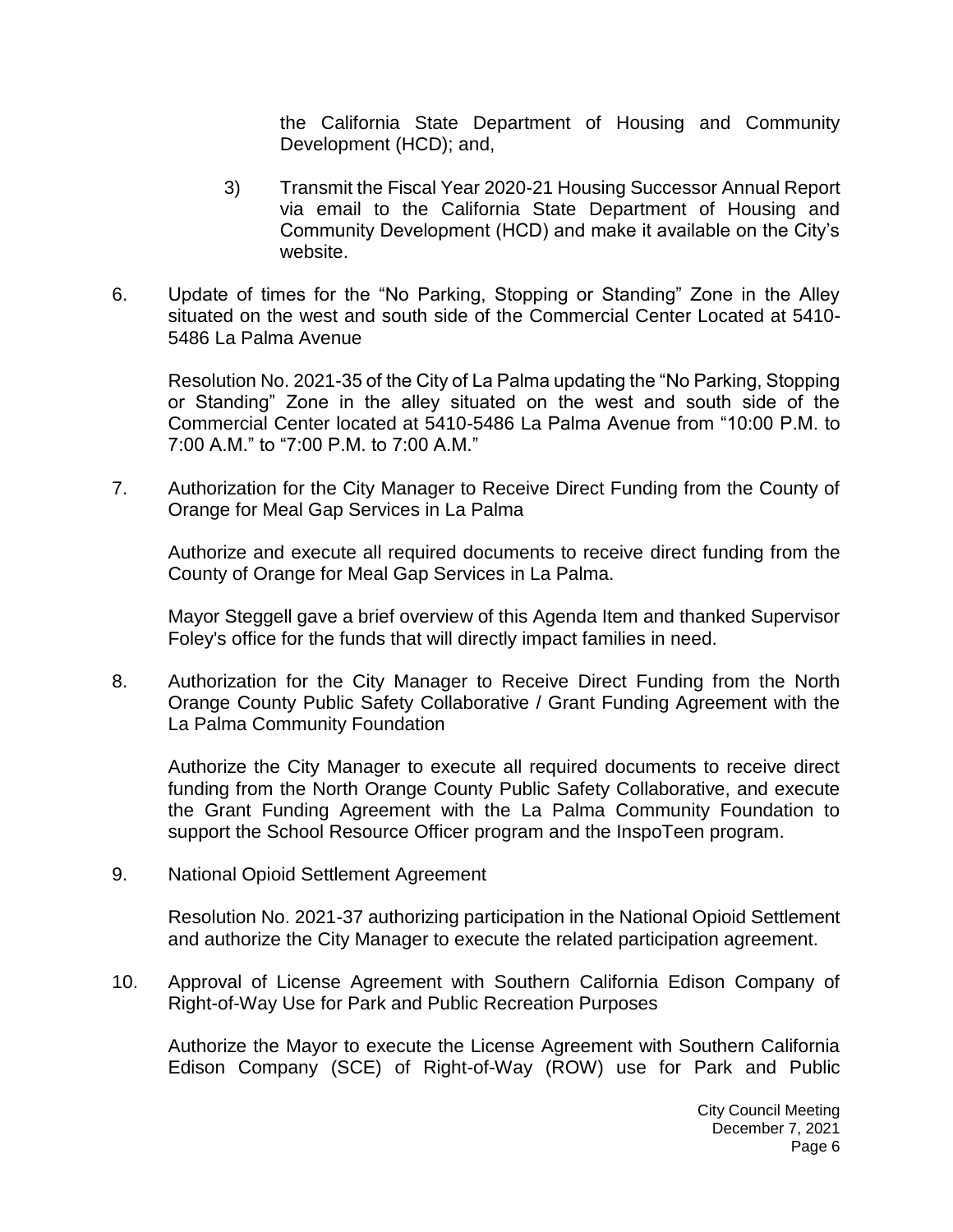Recreation Purposes in the amount of \$116,980.65 for five years, paid in annual installments.

11. Fourth Amendment to Agreement to Lease for City property located at 5410-14 La Palma Avenue, La Palma, California (Elite Taekwondo Center, Inc.)

Authorize the Mayor to execute the Fourth Amendment to Agreement to Lease for City-owned property located at 5410-14 La Palma Avenue, La Palma, California (Elite Taekwondo Center, Inc.).

12. Award of Contract to Greentech Landscape, Inc. for Park and Landscape Maintenance Services

Award a contract in the amount not to exceed \$375,000 to Greentech Landscape, Inc, of Whittier, California, park and landscape maintenance services amount not to exceed \$125,000.00annuallyfor three (3) years, with an option to extend the contract for two (2) additional one-year terms with a maximum contract length of five years; and authorize the Mayor to execute the Agreement.

13. Award of Contract for Tree Maintenance Services

Award a contract in the amount of \$213,300 to West Coast Arborists, Inc. (WCA) of Anaheim, California, for Annual Tree Maintenance Services for three (3) years, with an option to extend the contract for two (2) additional one-year terms with a maximum contract length of five years; and authorize the Mayor to execute the Agreement.

14. Notice of Completion and Acceptance of Work for the Walker Well Rehabilitation Project, City Project No. 21-WTR-03

Accept the work and authorize the Community Services Director to file the Notice of Completion and Acceptance of Work with the Orange County Recorder for the Walker Well Rehabilitation Project, City Project No. 21-WTR-03.

Council Member Waldman made a motion to approve Consent Calendar Items 1 through 14.

The motion was seconded by Mayor Patel and carried on the following vote:

- AYES: Mayor Pro Tem Baker, Council Member Goodman, Council Member Patel, Mayor Steggell, and Council Member Waldman
- NOES: None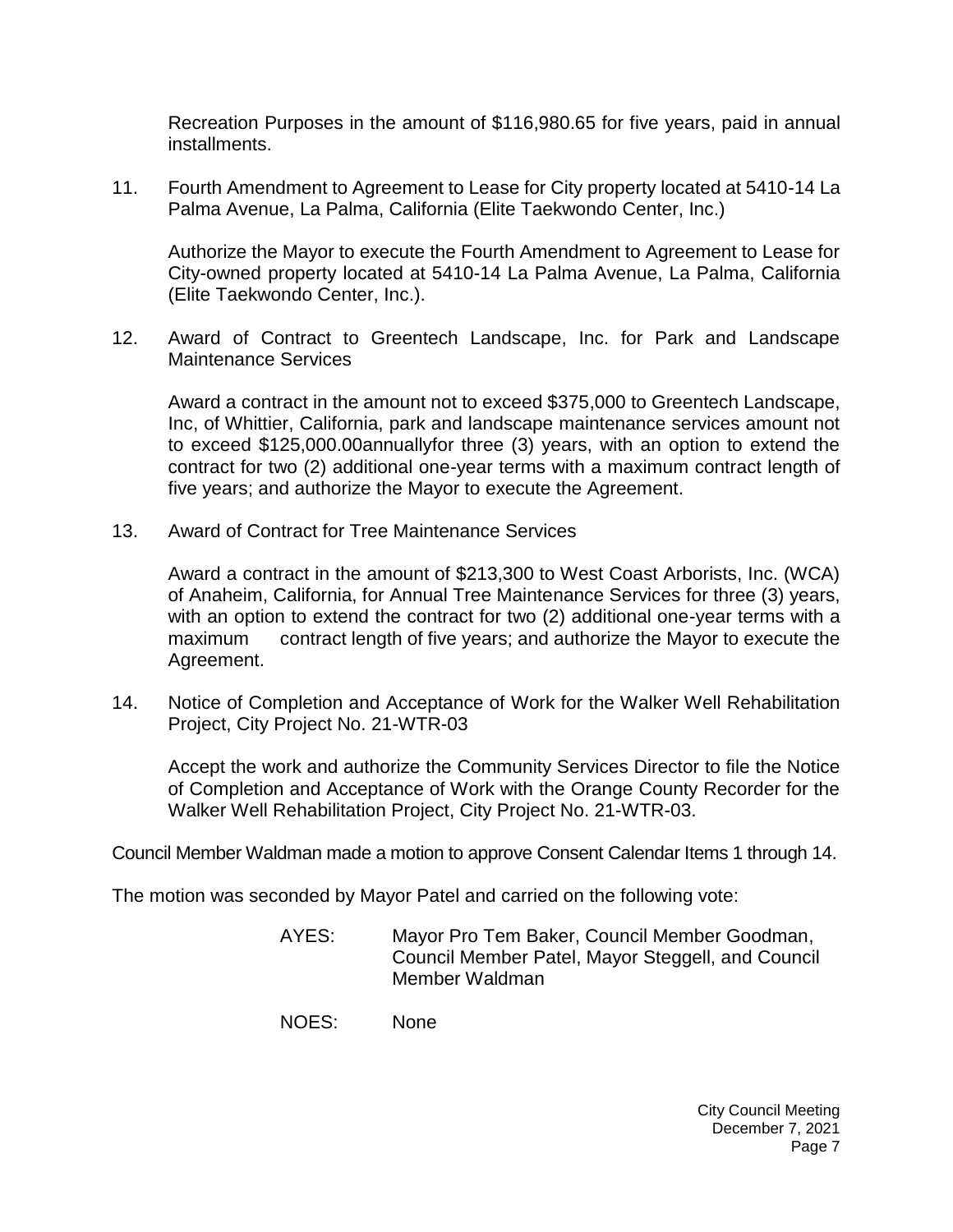### PUBLIC HEARINGS

None Scheduled.

# REGULAR ITEMS

None Scheduled.

### [COUNCILMEMBER AB1234 REPORTS, REPORTS FROM CITY-AFFILIATED](https://lapalma.granicus.com/MediaPlayer.php?view_id=&clip_id=1274&meta_id=171507)  [COMMITTEES, AND COUNCIL REMARKS](https://lapalma.granicus.com/MediaPlayer.php?view_id=&clip_id=1274&meta_id=171507)

**Council Member Waldman** attended the Holiday Tree Lighting Ceremony.

**Council Member Patel** attended the Oxford Academy Future Business Leaders of America Club (FBLA) presentation; hosted a luncheon for City employees; the Holiday Tree Lighting Ceremony; and the State of the City Address and thanked Staff for their part in the event's success.

**Council Member Goodman** attended the Orange County Sanitation District (OCSD) Legislative and Public Affairs Committee meeting; the State of the City Address; the OCSD Administrative Committee meeting; the Cal Cities ACA 7 working group Executive Committee meeting; the California Joint Powers Insurance Authority (CJPIA) Executive Committee workshop; the OCSD Board of Directors meeting; the Holiday Tree Lighting Ceremony; and closed by congratulating Mayor Steggell and Mayor Pro Tem Baker on their appointments as well as thanking outgoing Mayor Patel for his service.

**Mayor Pro Tem Baker** attended the League of California Cities (LOCC) Speaker Series Infectious Disease experts on the evolution of Covid-19 in California and what cities can do; the La Palma State of the City Address; the Second District Supervisor Quarterly Zoom meeting; the LOCC Special Briefing on the 2021 Legislative Report & New Laws Impacting Cities; the Holiday Tree Lighting Ceremony at Central Park; the LOCC Orange County Division General Membership Meeting and Holiday Event; and wished everyone a safe holiday and Merry Christmas.

**Mayor Steggell attended** the State of the City Address; the Orange County Fire Authority (OCFA) Board of Directors meeting; and the Holiday Tree Lighting Ceremony.

# [CITY MANAGER REMARKS](https://lapalma.granicus.com/MediaPlayer.php?view_id=&clip_id=1274&meta_id=171508)

**City Manager McNamara** thanked outgoing Mayor Patel for his service and his efforts during challenges of the COVID pandemic; congratulated Mayor Steggell and Mayor Pro